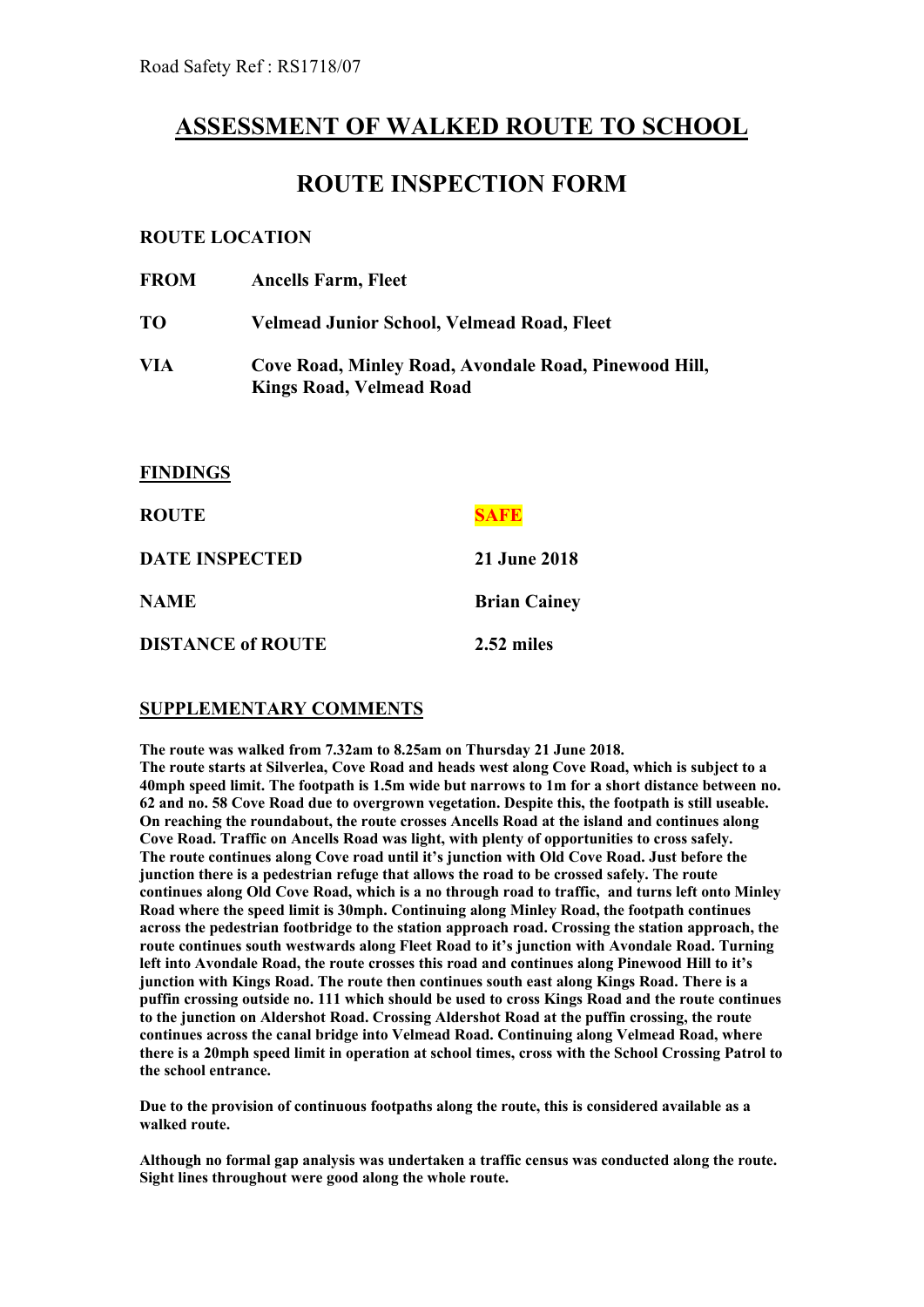A 40mph speed limit is in place along Cove Road as noted above. A 30mph speed limit is in place on the rest of the route, with the stretch of Velmead Road outside the school subject to a 20mph **speed limit at school times..**

**No accidents involving child pedestrians were reported on the route in the last 5 years.**

#### **Please see assessment notes below:**

**7:32**

**Begin Route Silverlea, Cove Road. Pavement , 40mph speed limit.**

**7:38**

**Roundabout at junction of Cove Road and Ancells Road.**

**7:44 Cross Cove Road at pedestrian refuge.**

**7:45 Old Cove Road.**

**7:47 Minley Road – 30mph speed limit.**

**7.50 Railway footbridge – no traffic.**

**7:51 Cross station approach road.**

**7:53 Traffic lights at Premier Inn.**

**7:57 Turn left into Avondale Road.**

**7:58 Pinewood Hill. 8:01 Kings Road.**

**8:10 Cross Kings Road at Puffin crossing.**

**8:15**

**Cross Aldershot Road at Puffin Crossing.**

**8:17 Canal bridge into Velmead Road.**

#### **8:20**

**Junction of Velmead Road and Firtree Way – change to 20mph speed limit at school times.**

**8:24**

**Cross Velmead Road at School Crossing Patrol. Cross school entrance road at zebra crossing.**

**8:25**

**Arrive at pedestrian entrance to Velmead Junior School.**